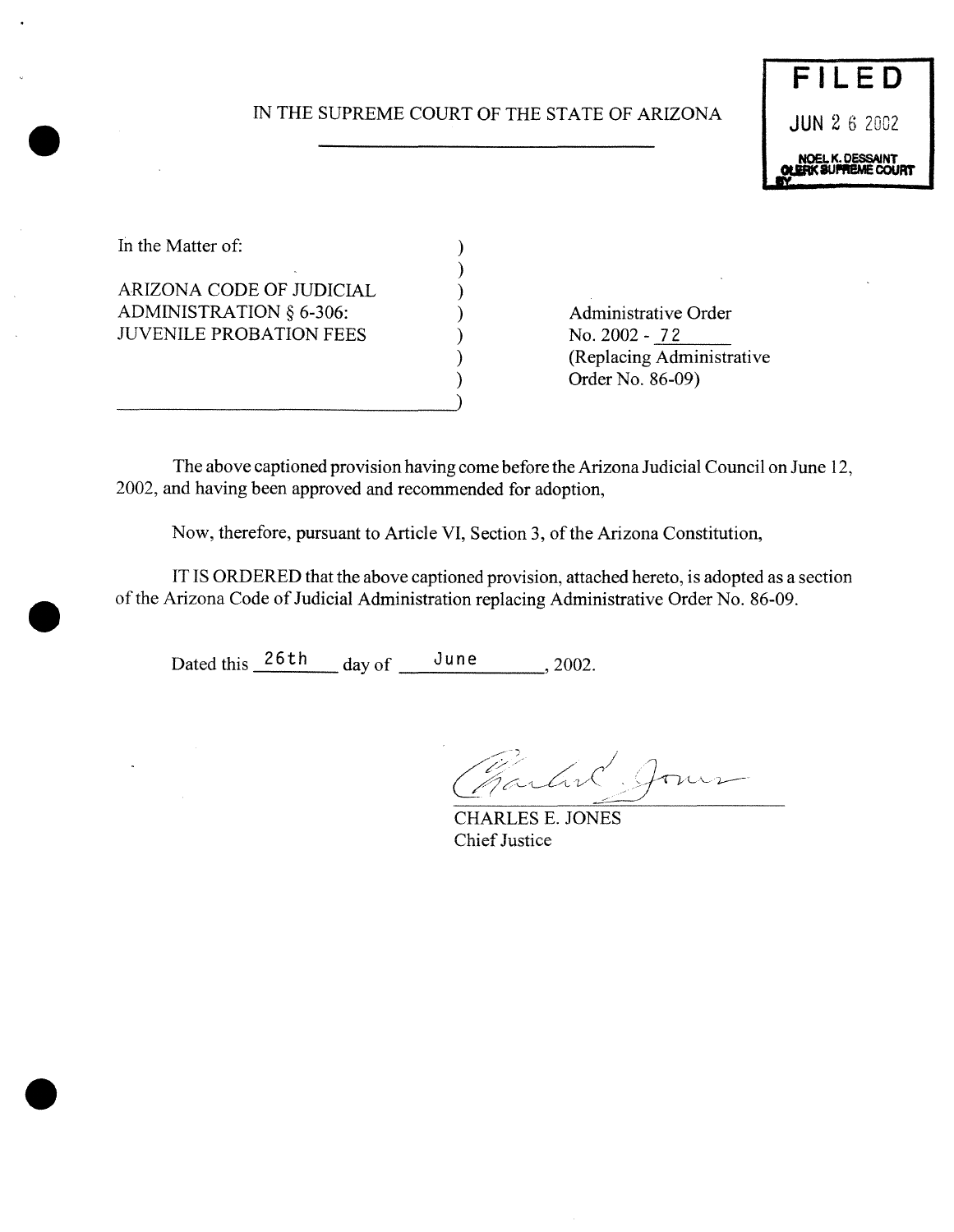## **ARIZONA CODE OF JUDICIAL ADMINISTRATION Part 6: Probation Chapter 3: Juvenile Services Section 6-306: Juvenile Probation Fees**

**A. Definitions. In** this section the following definitions apply:

"Administrative Director" means both the administrative director of the Administrative Office of the Courts (AOC) and the director's designee.

"Court" means the superior court.

B. Applicability. Article VI, section 3 of the Arizona constitution and A.R.S. §12-268(C) authorize the supreme court to establish guidelines for the use of state monies in the juvenile probation services fund.

### **C. Purpose.**

- 1. The probation fees account within the juvenile probation services fund is to be used to pay juvenile probation employee salaries and employee related benefits and to otherwise improve, maintain, or expand juvenile probation services within the county.
- 2. The diversion fees account within the juvenile probation fees fund is to be used to pay diversion employee salaries and employee-related benefits and to otherwise improve, maintain, or expand juvenile diversion services within the county.

#### **D. General Administration.**

- **1.** A.R.S. § 12-268 *(A)(4)(5)* provides **a** chieffiscal officershall ". . . establish and administer **a** juvenile probation fund consisting **of':**
	- **a. "Probation** fees collected pursuant to section 8-321, subsection N for communitybased alternative programs or diversion programs administered by the juvenile court."
	- b. "Probation fees collected pursuant to section 8-341." *[editor's note: Effective July 1, 1998, §8-341 was renumberedfrom §8-241]* and as provided byA.R.S. §8-241 (Fees on Disposition).
- 2. Pursuant to A.R.S. §12-268 (B), "The chief fiscal officer shall establish and maintain separate accounts... showing receipts and expenditures of monies from each source..."
- 3. The chieffiscal officer shall deposit diversion fees collected pursuant to A.R.S. §8-321(N) into a separate account, referred to as the diversion fees account, within the juvenile probation services fund.

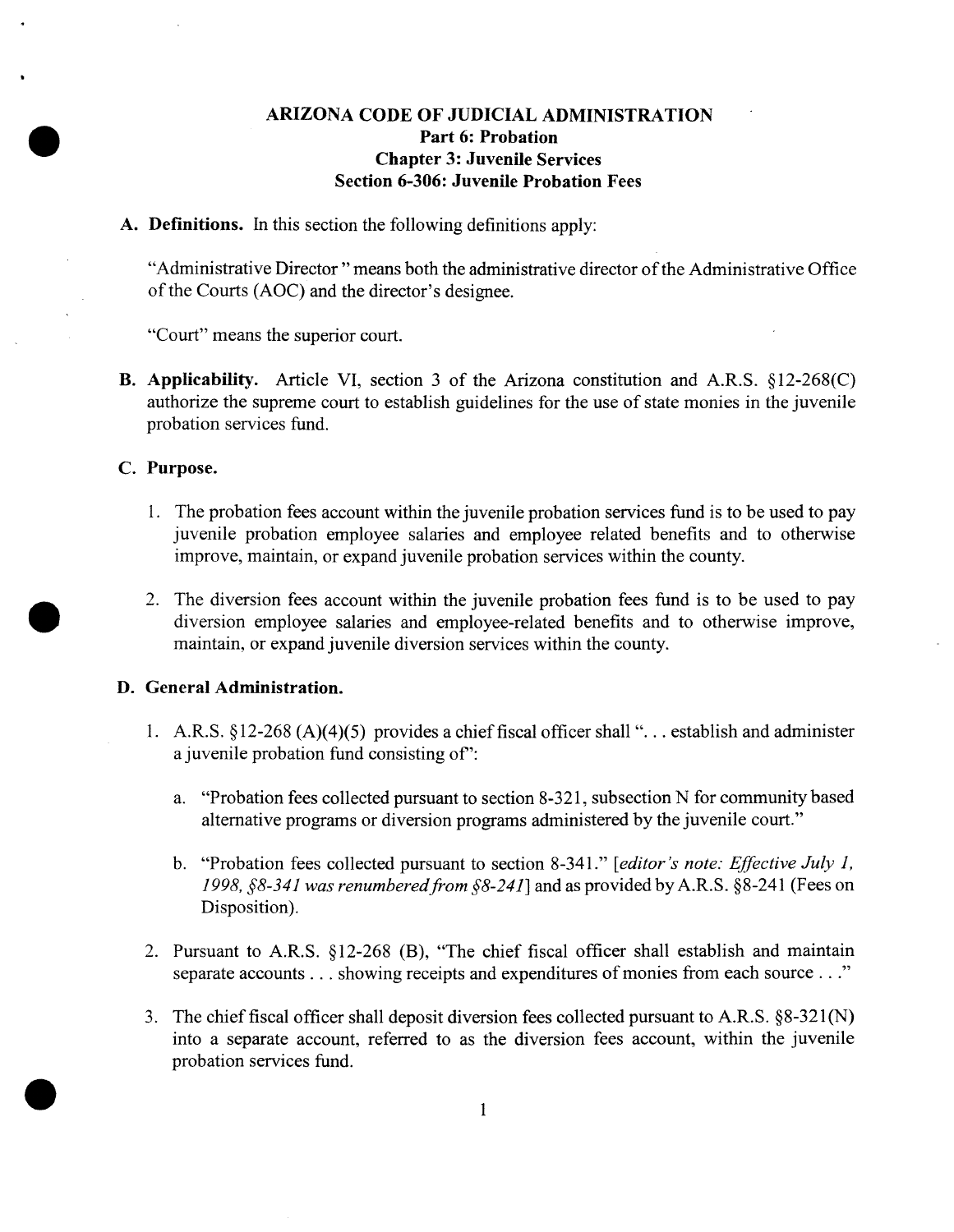4. The chieffiscal officer shall deposit probation fees collected as provided by A.R.S. §8-341 into a separate account, referred to as the probation fees account, within the juvenile probation services fund.

## **E. Reporting Requirements.**

- 1. A.R.S. §12-268(B) provides: "... the chief fiscal officer, on or before August 31 of each year for the preceding fiscal year, shall submit an annual report to the supreme court showing the total amount of receipts and expenditures in each account... "on a form provided by the administrative director.
- 2. The presiding judge of each court shall annually provide an expenditure plan for the probation fees account to the administrative director.
- 3. The presiding judge of each court shall submit any modification to the expenditure plan to the administrative director as provided by A.R.S. § 12-268(B).
- 4. The county treasurer shall submit, on or before January 31 of each year, an annual report to the administrative director showing the total amount of money contained in the Juvenile Probation Fees Fund account on December 31.

## **F. Expenditure Guidelines.**

- 1. Monies in the probation fees and the diversion fees accounts, as provided by  $A.R.S.\S12 268(C)$ ; "shall be used in accordance with guidelines established by the supreme court...
- 2. A.R.S. § 12-268 (D) provides: "State monies expended from the juvenile probation services fund shall be used to supplement, not supplant, county appropriations for the superior court juvenile probation department."
- 3. Pursuant to A.R.S.  $\S$  12-268 (B); "The chief fiscal officer shall disburse monies from the fund accounts only at the direction of the presiding juvenile judge  $\dots$ "
- 4. Probation Fees.
	- a. At least  $60\%$  of the expenditures from the probation fees account during the fiscal year shall be used to pay probation employee salaries and employee related benefits.
	- b. No more than 40% of the expenditures shall be used to cover the operation expenses associated with juvenile probation.
	- c. The presiding judge may request a waiver to expend funds in a manner not within the stated guidelines or approved program plan.